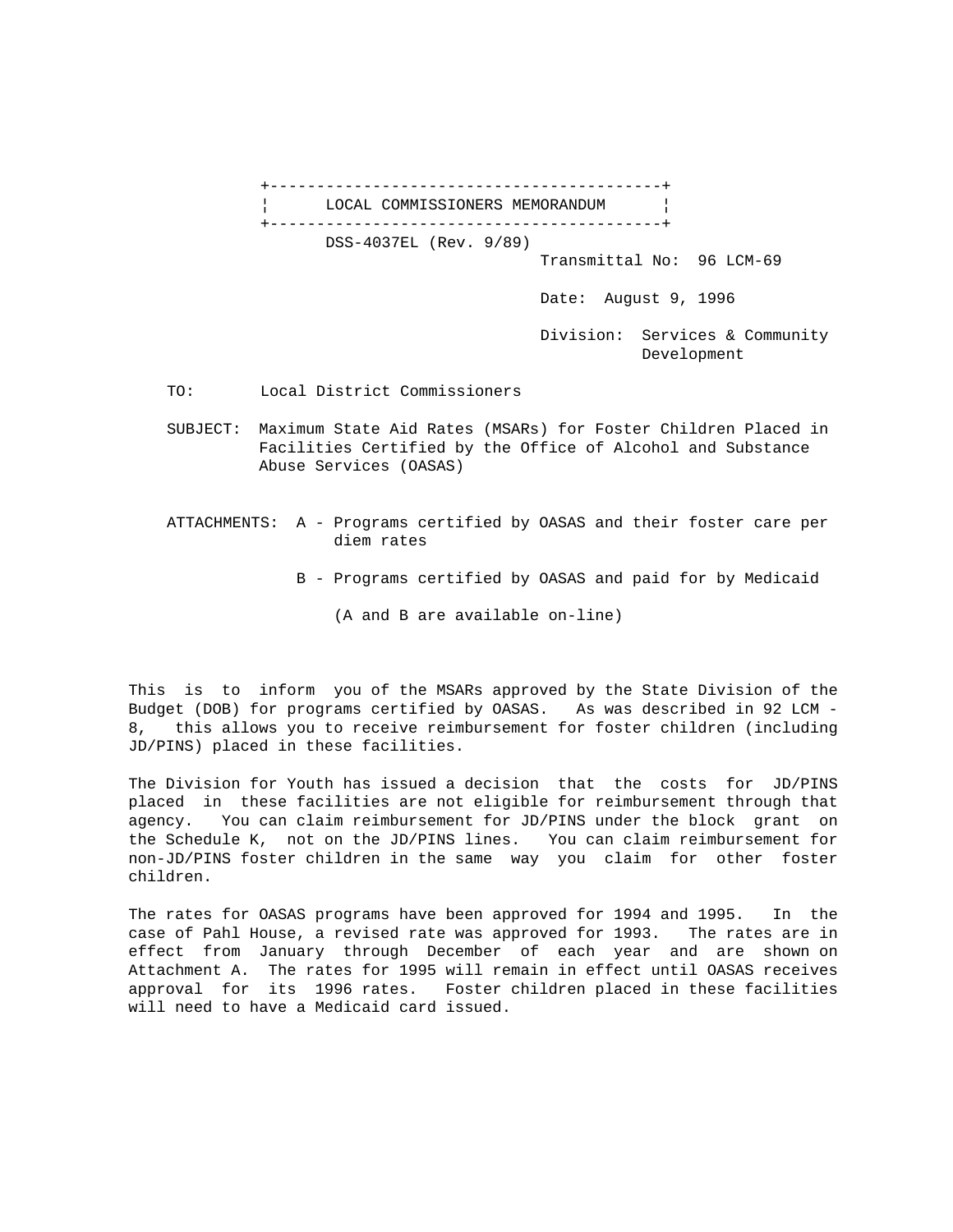Date August 9, 1996

Trans. No. 96 LCM-69 Page No. 2

Attachment B contains a list of six other OASAS certified residential chemical dependency programs for youth. They are funded through Medicaid. Local districts should not be directly billed by these programs and they should not claim these costs as foster care.

\_\_\_\_\_\_\_\_\_\_\_\_\_\_\_\_\_\_\_\_\_\_\_\_\_\_\_\_\_\_\_\_\_\_\_\_\_\_\_\_\_\_\_\_\_\_\_\_\_\_\_\_\_\_\_\_\_\_\_\_\_\_\_\_\_\_\_\_\_\_\_\_\_\_\_\_

System Instructions: Local departments of social services which place children in OASAS facilities should follow these procedures for WMS and CCRS.

- o Each child who is in the local commissioner's custody and is to be placed in foster care under the MOU should be included in a WMS Services case (case type 40) and be authorized as the Direct Service of Foster Care (08). No POS line for room and board payments can be entered at this time since the required system changes are still pending. Manual payments and claiming adjustments are required. For a child already in foster care, in WMS end POS to the previous placement. In CCRS, enter a M950, Child Begins Absence, with a reason for a temporary foster care transfer.
- o The child is to be tracked in CCRS and all Assessment Service Plans and Legal activity reporting are to be completed in the usual manner. Movement activities cannot be entered at this time.
- o An MA only case will have to be authorized to provide medical coverage where appropriate.
- o Systems instructions will be updated when an Agency Code is assigned to OASAS and when individual facility numbers are available. At that time, both the POS line and the Connections activities will be allowed.

If you have any system questions, direct them to the Bureau of Services Information Systems at 1-800-342-3727.

If you have any other questions regarding this matter, please contact Mr. Joseph Della Rocca, Bureau of Resource Management at 1-800-342-3009, extension 3-1496 or (518) 473-1496, (User ID AX4520).

 $\mathcal{L}_\mathcal{L}$  , and the set of the set of the set of the set of the set of the set of the set of the set of the set of the set of the set of the set of the set of the set of the set of the set of the set of the set of th

 Rose M. Pandozy Deputy Commissioner Division of Services and Community Development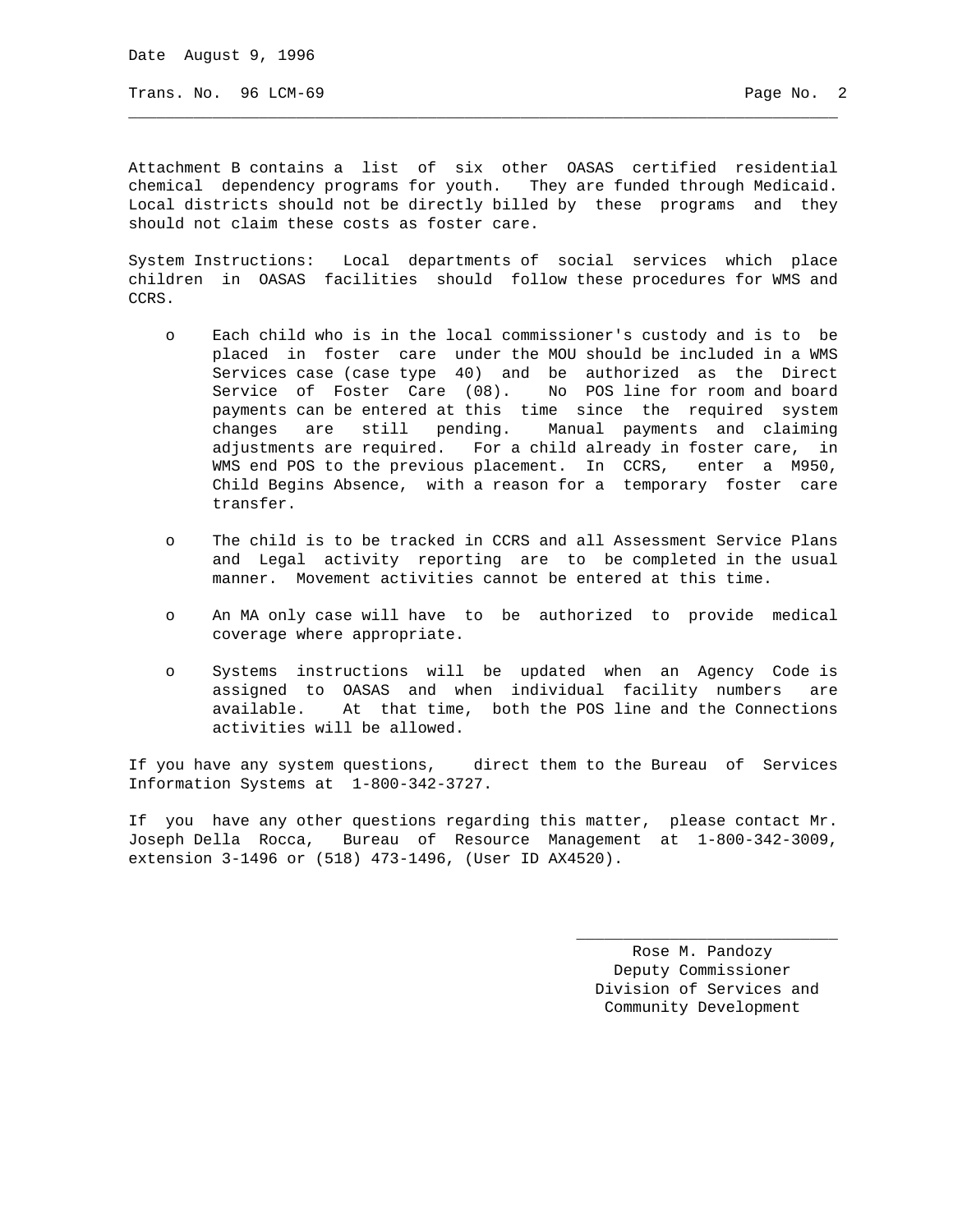Office of Alcoholism and Substance Abuse Services Rate Setting and Analysis

List of Long Term Certified Residential Chemical Dependency Programs for Youth - Eligible for Foster Care Payments

|    |                           |                                                                | Per Diem Rates |          |          |
|----|---------------------------|----------------------------------------------------------------|----------------|----------|----------|
|    |                           |                                                                | 1993           | 1994     | 1995     |
| 1. | Program Name:<br>Address: | Hill House<br>1 Hope Lane<br>Albany, NY 12212                  |                | \$121.70 | \$125.23 |
|    | Contract:                 | Mr. Glen Nicols                                                |                |          |          |
|    | Phone:                    | $(518)$ 452-0001                                               |                |          |          |
| 2. | Program Name:             | St. Joseph's Villa<br>3300 Dewey Avenue<br>Rochester, NY 14616 |                | \$108.34 | \$111.47 |
|    | Contact:                  | Mr. Stephen Hanson                                             |                |          |          |
|    | Phone:                    | $(716) 865 - 1550$                                             |                |          |          |
| 3. | Program Name:<br>Address: | PAHL House<br>106-108 9th Street<br>Troy, NY 12180             | \$77.49        | \$79.81  | \$82.12  |
|    | Contact:                  | Mr. John Penzer                                                |                |          |          |
|    | Phone:                    | $(518)$ 272-9206                                               |                |          |          |
| 4. | Program Name:<br>Address: | P.R.C.D., Inc.2654<br>Ridgeway Avenue<br>Rochester, NY 14526   |                | \$95.49  | \$98.26  |
|    | Contact:                  | Mr. Glen Palmer                                                |                |          |          |
|    | Phone:                    | $(716)$ 723-7350                                               |                |          |          |